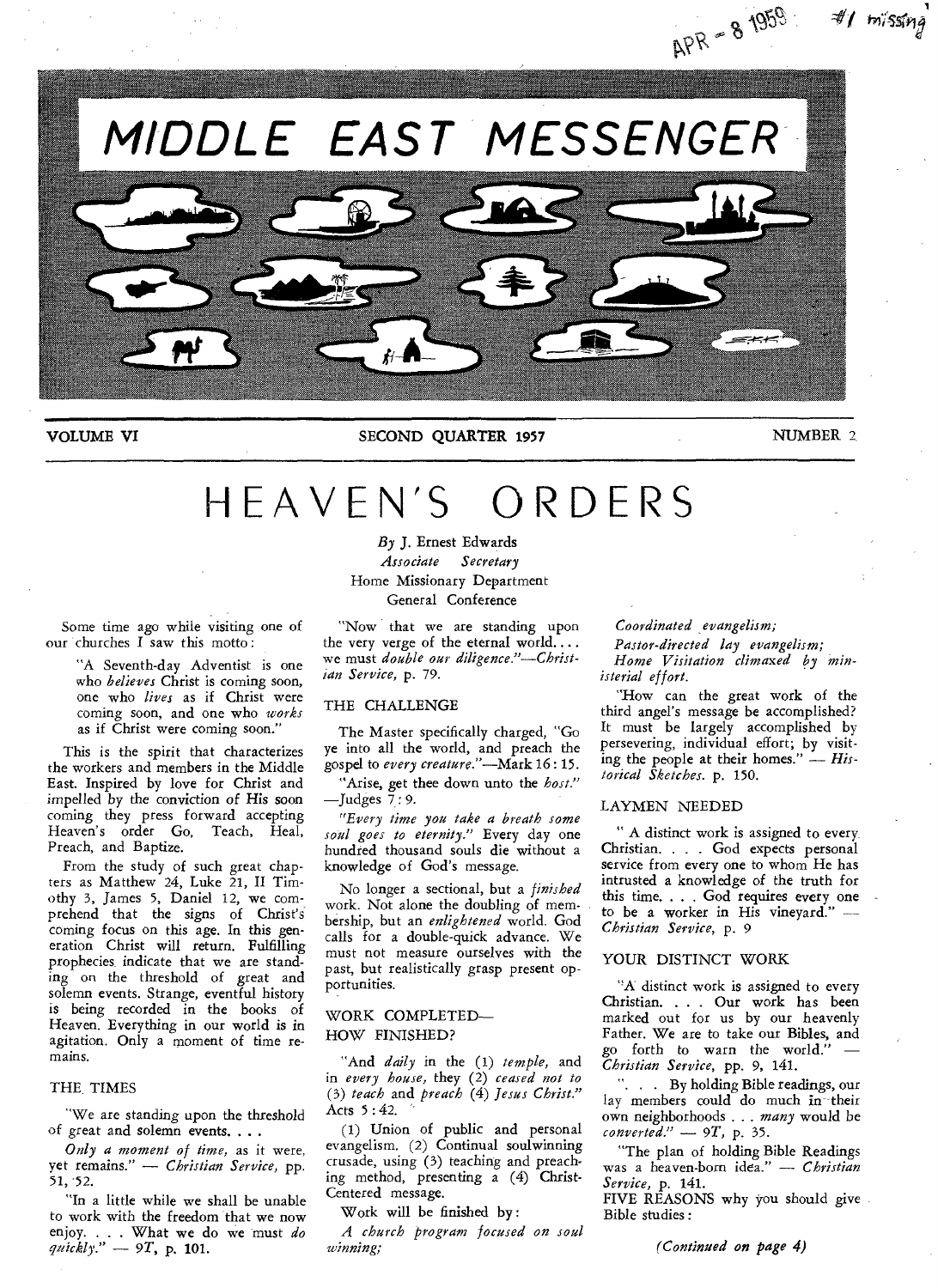

# **PREPARING FOR. LIFE**

- 1. Q. The church bulletin says, "Preparing for life demands Christian education." What is education anyway?
- A. "True education . . . is a preparation for the faithful discharge of life's duties." *— Counsels to Parents and Teachers,* P. 64.
- 2. Q. If I am not planning to carry many duties, wouldn't it be better for me to drop out of school and let someone else take my place?
	- A. "It is sinful to be indolent and negligent in regard to obtaining an education." *— Messages to Young People,*  p. 185.
- 3. Q. Sinful? Do you mean that education has something to do with religion?
	- A. "True education is religion." *— Counsels to Parents and Teachers,* p. 108.
- 4. Q. Do I understand from this that knowledge alone, without God, is in reality not true education?
	- A. "What worse than folly is it to seek an education apart from Him — to seek to be wise apart from Wisdom; to be true while rejecting Truth." *— Education,* p. 83.
- 5. Q. But couldn't I concentrate on training my mind first and then give my heart to God? Must education always include religion?
	- A. "When education in human lines is pushed to such an extent. that the love of God wanes in the heart, that prayer is neglected, and that there is failure to cultivate spiritual attributes, it is whol-<br> $y$  disastrous." - Fundadisastrous." - Funda-

*mentals of Christian Education,* p. 350.

- 6. Q. Maybe I should devote my whole time to the church.
	- A. "God requires the training of the mental faculties." - Mes*sages To Young People,* p. 173.
- 7. Q. How much schooling should I plan to have?
	- A. "The Lord desires us to obtain all the education possible, with the object in view of imparting our knowledge<br>to others."  $-$  Ibid. to others."
- 8. Q. I know a minister must have a good education, but what about those who are not planning to preach?
	- A. "Let no one imagine that he has no need to study because he is not to preach in the sacred desk. You know not what God may require of you." — *Ibid.,* p. 186.
- 9. Q. With all the urgent calls from the mission fields, can we as a church atrord to operate a church school?
	- A. "While we should put forth earnest efforts for the masses of the people around us, and push the work into foreign fields, no amount of labor in this line can excuse us for neglecting the education of our children and youth." *— Counsels to Parents and Teachers,* p. 165.
- 10. Q. For what does Christian education prepare a student?
	- A. "It prepares the student for the joy of service in this world and for the higher joy of wider service in the world to *come."—Education,* p. 13.
- 11. Q. For what will some be trained?
	- A. "Some will be trained to enter the field as missionary nurses, some as canvassers, some as evangelists, some as teachers, and some as gospel ministers." *— Fundamentals of Christian Education,* p. 489.
- 12. Q. Must all students fill places of great responsibility to justify our operating a school?
	- A. "If they fill the least and -lowest place in God's great plan of good for the world, out life work can never be called a failure." — *Ibid.,* p. 161.
- 13. Q. How many children and young people should attend  $\ddot{\phantom{a}}$ our schools?
	- A. "All our youth should be permitted to have the blessings and privileges of an education at our schools." *— Counsels to Parents and Teachers,* p. 44.
- 14. Q. What special blessing is in store for every student?
	- A. "The study of the Scriptures should have the first place in our system of education." *— Ibid.* p. 86.
- 15. Q. How essential is this study to everyone personally?
	- A. "None but those who have fortified the mind with the truths of the Bible will stand through the last great conflict." — *The Great Controversy,* p. 593.



*New Workers, Mr. and Mrs. Theo Williams and Chris, who have joined the staff at the Dar Es Salaam Hospital.*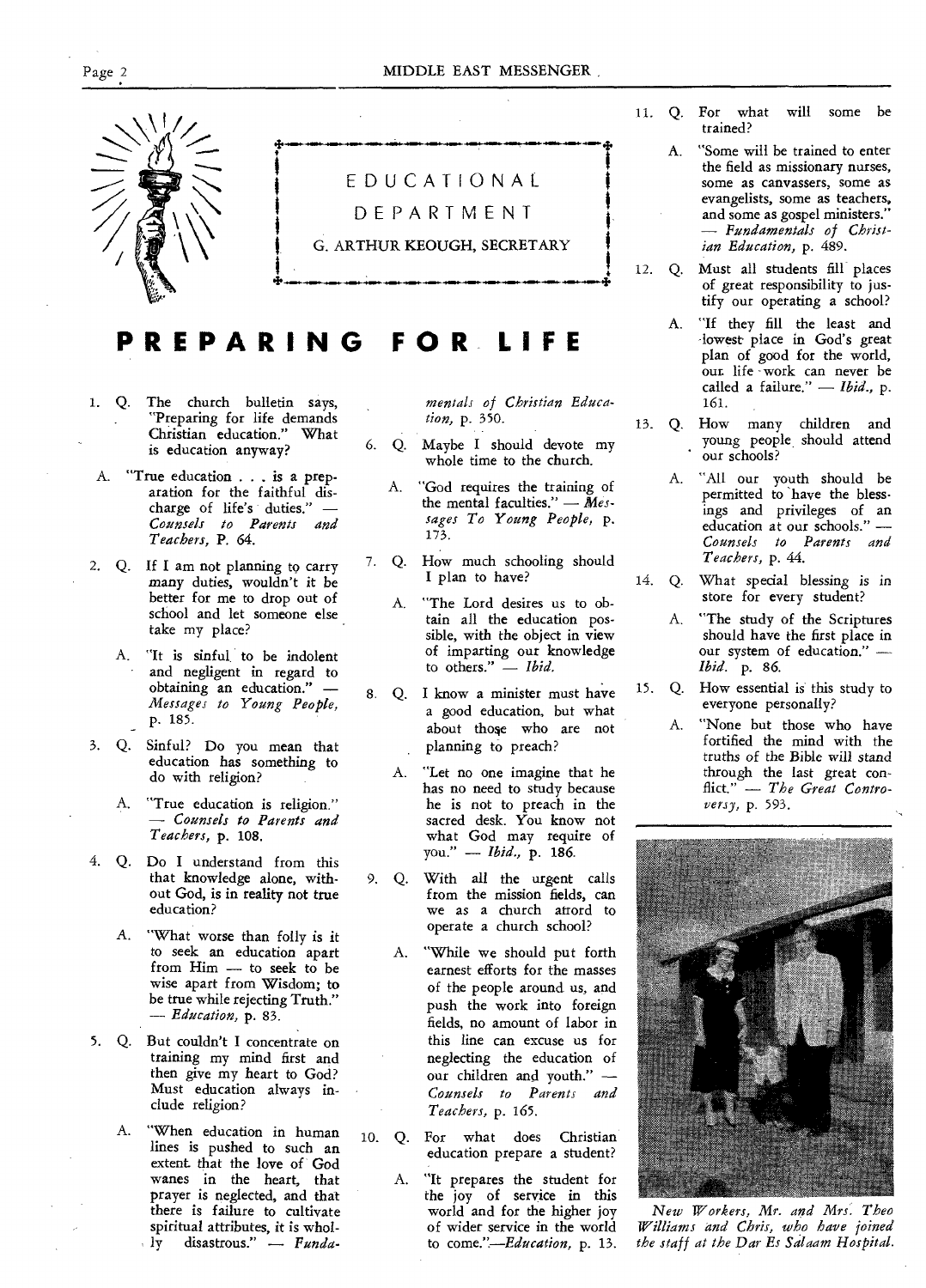# **NEW COLLEGE SERVICE CENTER**

*By* G. T. Gott *Business Manager*  Middle East College

February 21, 1957, marked the official opening of the new College Service Center on the campus of Middle East College. The new Service Center was provided from special appropriations made by the General Conference and Middle East Division in 1956 and 1957.

Full plate glass windows for display purposes and one wall of stone design give a modern touch in architecture. The new building measures 13-1/2 meters by 8 meters and houses the food store and bakery. The food store is of the self-service type and provides a large variety of foods and supplies for students, teachers, and community members. The bakery section also faces on the front of the building with plate glass windows. A regular Arab-type oven has been built. The walls are lined 160 centimeters high with porcelain tile in order to facilitate cleaning. A new 100 kilo Rex electric dough mixer has been installed. Both Arab and French breads will be manufactured for the needs of the College cafeteria and community. This new bakery will make it possible for the college to insure itself of 100 percent whole-wheat bread of a good quality.

This center represents another step forward in the program of industrialization of the College in order to provide more labor for students. The food and supply store will provide part-time work for from four to six students. The new bakery will provide part-time work for a least five students in the immediate future.

Not only will these departments provide labor, but they will also provide valuable opportunities for students to get training in business and in the skills of bread and pastry making. The food and supply store will serve as a real-life laboratory for apt students of business administration and of course both departments will fill a very important need in our community, that of providing a food shopping center for local residents.

The produce from the College farms, including fruits, vegetables, eggs, and milk will be displayed and sold at the center saving the expense of transportation to and from the market.

An electric Benzine pump is installed



*Modern edifice of New College Service Center* 

just across the road from the store and bakery. Hand pumps and underground tanks will also be provided for mazout and kerosene. The Shell Company is providing this service. Along with Agipgas this will round out the facilities provided and justify the name for this enterprise of "College Service Center."

A food store is not a new enterprise on the Middle East College campus. There has almost always been a small store to provide a minimum of goods and services for the school family. One store in the past was located in the Maintenance Department. Another store later was in the closet under the stairway in the old Administration and Girls' Dormitory building. The most recent store occupied a room near the business office in the new Administration building. In that room last year LL 61,000.00 worth of food were sold. During 1957 it is anticipated that sales will exceed LL 100,000.00. It is expected that the bakery sales will exceed LL 25,000.00 during 1957. The savings in student labor will provide much help for ambitious students.

The organization and operation of such businesses on a quality basis present a real challenge to Middle East College. The training provided to students will be invaluable; the earnings of laborers will make possible more students who must earn a large part of their expenses, and the physical services provided to the College family and community will represent a real savings in time and money in the days to come.

# OUTSTRETChEd HANdS

*(Continued from page* 4)

purchased the land for an academy in the Southern Luzon area. It has a fine location with good rich land. We have already planted over 6,000 citrus trees which will begin to bear fruit in three more years. We have 20,000 pineapple plants, papaya, bananas, and other fruit crops coming on. We have found that the land is well suited for the production of soybeans. This will provide a good crop which is in demand here in the Philippine Islands.

We are attempting to build a school where we can not only give vocational training to our youth but where they can earn a large portion of their way. These students come from rural areas where there is little industry and where their finances are insufficient to pay their way to a school when cash in required.

We are working against great odds to provide these earnest and consecrated God-fearing youth a means af securing Christian education. Will you help us find that way? May God bless you as you dip deeply into your purses on Thirteenth Sabbath.

Not one of us will ever receive the seal of God while our characters have one spot or stain upon them. It is left with us to remedy the defects in our characters, to cleanse the soul temple of every defilement. T. 5 p. 214.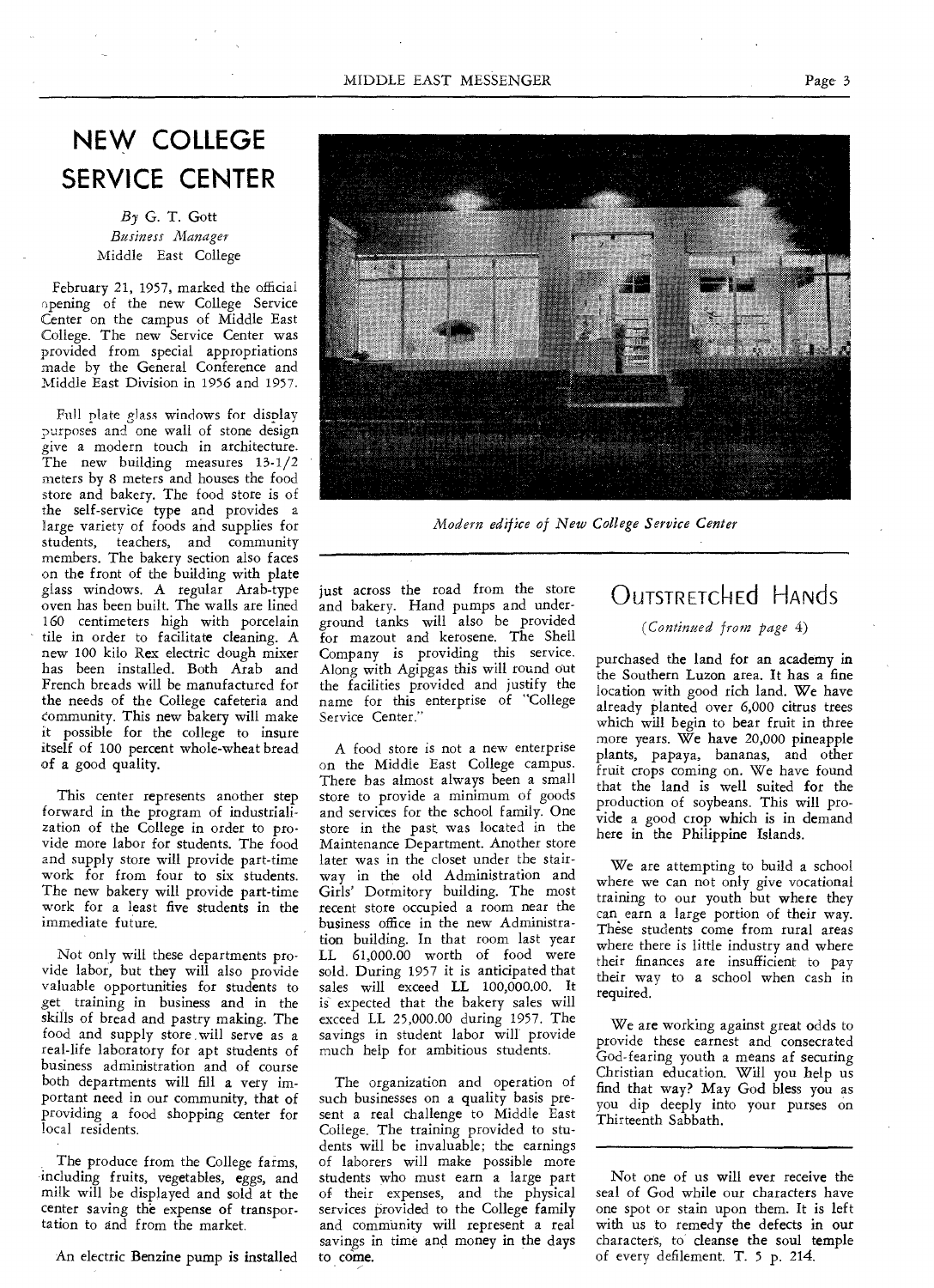# HEAVEN'S ORDERS

*(Continued from page 1)* 

- 1. To help others to know God's saving truth.
- 2. To accept Christ's commission to "go and teach every creature".
- 3. To increase my precious possession for truth, for I realize that only as I impart can I retain the truth.
- 4. To participate in soulwinning triumphs of the message.
- 5. To *hasten* the coming of the Saviour.

#### TRAINING OPPORTUNITIES

"These times demand deeper consecration and greater efficiency." *— Gospel Workers,* p. 114. We have come to the hour when we must know how to successfully work for souls. It is thrilling news to know that the book *Training Light Bearers* is now printed in Arabic and available for your -study. Grasp the opportunity now of preparing for more efficient service as a missionary work. Enroll in the *"Training*  Light Bearers Course." Study to show yourself approved unto God, by taking this preparatory step which will lead to greater efficiency.

#### **SUCCESS**

"In every town and village, there are persons who would embrace the truth if it were brought before them in a judicious manner." — *Sowing Beside All Waters,* p. 4.

"Everyone is to have sufficient light to make a decision intelligently." *— Great Controversy,* p. 605.

"The time is coming *when* there will be as many converted in a day as there was on the day of Pentecost."—Review *& Herald,* June 29, 1905.

### THE CALL

Christ calls you to be "a link in the chain let down to save the world." *— Christian Service,* p. 11.

The work will be finished when the members of our church rally to the work and unite their efforts with pastors and church officers.

God is counting on your cooperation. He needs your service. No other plan than that of pastor-member cooperation will satisfy God nor meet the needs of this last hour. Christ calls you, each worker and each member. The world needs you.

thousands of laymen around the world are enthusiastically carrying forward the last message of hope to a troubled world. Under the direction of their leaders

Join with them in dedicating one hour each Sabbath afternoon to missionary visitation and in devoting one evening a week to Bible teaching.

# **OUTSTRETCHED HANDS**

*By* Willis J. Hackett *President, North Philippine*  Union Mission



May I introduce to you Domingo, 28, Junito, 26, and Paz, 22, three children of Mr. and Mrs. Villagomez, who live in Camarines Sur, the territory of the Southern Luzon Mission in which the North Philippine Union proposes to build a vocational training school from the Thirteenth Sabbath overflow of the second quarter. We hope that this school will meet the needs of the hundreds of young people who stand with outstretched hands, looking to the leaders of the denomination with the hope in their hearts that somehow they will be provided with a Christian education.

Domingo, Juanito and Paz, are typical youth of the Southern Luzon Mission who constantly struggle to secure an education. These three youth with their parents found the advent message in the year 1940. As little by little the message opened their minds which had been steeped in the doctrines of Catholicism since their birth, their hearts responded to the annointing of the holy

Spirit to step out and keep the Sabbath. It was a real struggle to leave a large Catholic church which in the Philippines is always located right in the very center of every community. Their friends and neighbors would ask, "What is this that you are doing? How can you leave the Mother church to enter into that small and unknown sect,<br>the 'Sabadistas'?" But like loval 'Sabadistas'?" But like loyal Seventh-day Adventists all around the world, their hearts were moved and they continued to be true to their God. They joined the Seventh-day Adventist people in their community and started to teach their neighbors and friends the new found faith.

They had not been long in the church before they found that Seventh-day Adventists operate a system of schools and colleges where they could be trained for service. They determined in their hearts that thy would have a Christian education at any cost.

After finishing the intermediate grades in his home town, Domingo came to Manila and applied at Philippine Union College as a self-supporting student. Juanito came two years later, and his *sister,* Paz, the next year. There is no school in their mission, and these *young* people without funds *wish*  to support themselves while seeking a Christian education. And so they have secured employment in the Manila area and are living together in a small room helping each other in their educational projects. Paz takes care of the laundering of her brothers and cooks for them. They are taking turns in attending the school. One works to support the others, while they go to school, and the next year he drops out and becomes a worker while the brother or the *sister* attends the academy the next year. They have been working now for nine years for that great prize of Christian education. And still Domingo has more years to go to complete his work. Even though he is 28 years of age, he is not discouraged, and says, "It is worth it to have a Christian education."

These three youth are industrious, consecrated and willing to sacrifice in order to obtain a Christian education. There are hundreds of youth like these in the North Philippine *Union,* stretching out their hands to the leaders of the denomination, saying, *"Give* us only an opportunity. We are willing to work. Our great desire is to have an education in the schools of the prophets."

We appeal to the brethren and sisters of the world field to help us to provide that opportunity which our students so much seek. We have already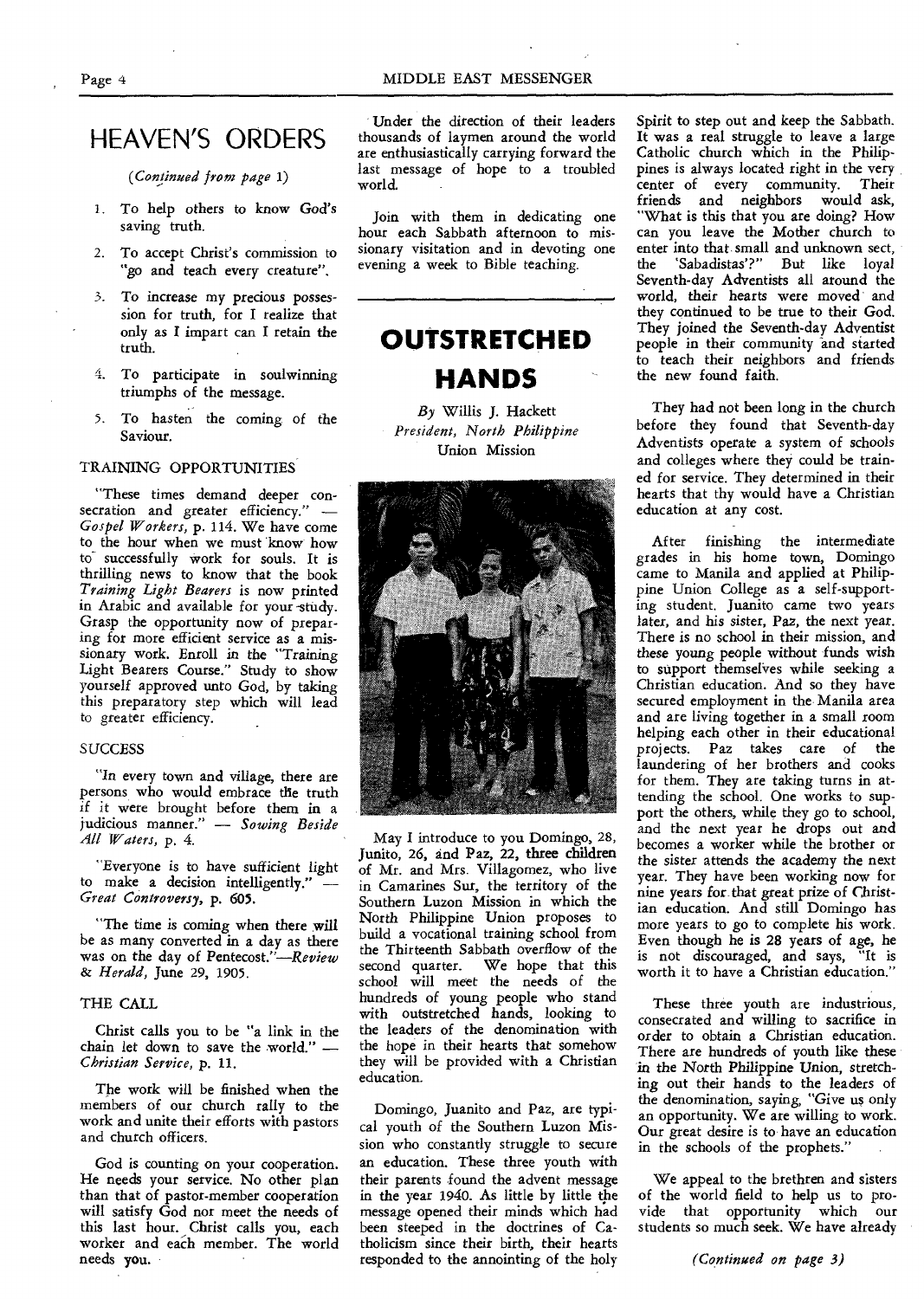# YOU HAVE BEEN CHOSEN

*By* A. Gordon Zytkoskee *Missionary Volunteer Secretary*  Middle East Division

But out of the shattered hopes and plans of men God will bring about His kingdom and even now we are about to enter the portals of restoration. Youth of the Middle East Division you have been chosen for this hour. The patriarchs and prophets longed to see your day. They worked, prayed, and hoped for the setting up of Gods everlasting kingdom. They, however, with the early disciples and other men of

Since the beginning of sin upon this earth, the world has gone through many crises. To face each crisis God has chosen someone or some people to lead out in the establishing of. His plan.

God chose Abel to be the first martyr and from this experience men understood the plan of salvation just a little better.

The earth needed a cleansing as well

as a man to preach the message of a cleansing power and so Noah was chosen to proclaim the day of doom as well as so proclaim the door of salvation. Moses, though meek and reticent, found his strength in the rod of God and went forth as Israel's greatest leader, to direct them to the borders of Canaan.

Then there were judges, kings and prophets, who took their place as the people of God faced physical and spirit u a 1 annihilation a n d rallied them to victory.

God chose John the Baptist out of the ranks of obscurity and impelled him to lead men to the true Lamb of God. It was the greatest hour the world had experienced. The first coming of Jesus was announced and realized. Upon this grand theme of salvation the disciples chose to establish the early church. Their labors were accompanied with power until the then known world became aflame with the truth.

Crisis upon crisis has marred and wrecked God's perfect creation. His everlasting plan has been revealed and now once again this world has been thrown into the effects of a final crisis.

spiritual might all down through the ages have passed to their rest. Our fathers and grandfathers expected with undaunted vision the coming of our Lord. They, too, have passed from the scene of action.

But God has had a plan. He has chosen the youth of this generation to be the ushers at the setting up of His eternal kingdom. Fifty years of undaunted service has marked the progress of our organized young peoples' work throughout the world. Now we come to the Golden Anniversary. It may well be a year of the greatest opportunities as well as victories that the work of God has ever experienced. This is the year that God expects from you golden accomplishments.

It was back in the days of the rebuilding of Jerusalem that the prophet in vision heard heavenly messengers *speaking* to each other *saying,* "Run, speak to this young man." In this closing drama of earth's history our young people have been given the challenge of this last hour. It has been borne by heavenly messengers.

"The Lord has appointed the youth to be His helping hand." T. 7, p. 64. "In order that the work may go forward

> in all its branches, God calls for youthful vigor. He has chosen the youth to aid in the advancement of His cause. To plan with clear mind and execute with courageous hand, demands f r e s h, uncrippled energies. *Young* men and women are invited to give God the strength of their youth, that through the exercise of their power, through keen thought and vigorous action, they may bring glory to Him and salvation

to their fellowmen." GW p. 67.

"Christ is calling for volunteers to enlist under His standard, and bear the banner of the cross before the world . . Young men, press to the front, and identify yourselves as laborers together with Christ, taking up the work where He left it, to carry it on to its completion." R. & H. June 16, 1891.

Youth of God - let there be no doubt in your minds as to your calling. God has saved this last, glorious and climatic experience for you! Out of the shambles of time and though the walls of deency, principle, and true religion have been shattered, God will use you to usher time into eternity and build walls of honesty and truth.

You have been chosen as reapers of the great harvest to gather in the fruits of the latter rain. With the fervency of your forefathers work and pray for Pentecostal power. Expect great things —yes, greater works than those performed by the apostles of old because God has chosen you for the greatest hour in all history.

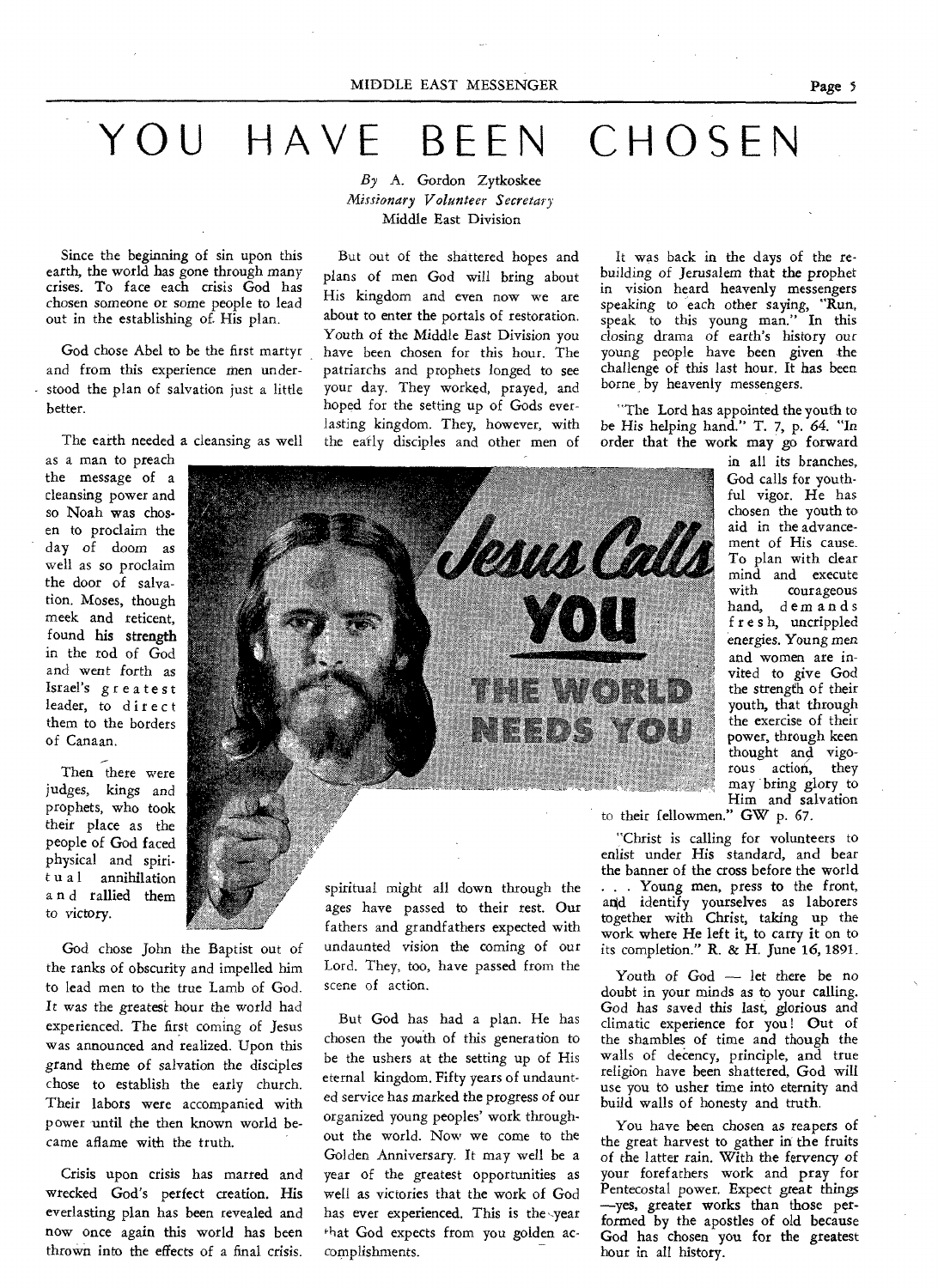# YOUTH AT THE CROSSROAD'S

## *By* C. L. Gemmell *Acting President*  Middle East College

At this time of the year two words are uppermost in the minds of many young people. These words are *graduation* and *commencement.* One student *graduates;* while another *commences.* One word has the connotation of completion, success, and finishing; while the other word has the meaning of finishing one task and looking forward to beginning the conquest of new worlds.

At this season in many schools in this world young people will be finishing a course of study, or a year of school. They ate, facing *graduation* or *commencement.* Unfortunately, many will look to their past accomplishments and be lulled to inactivity by the sweet music coming from the diploma of graduation hanging on the wall. These "former students" are now fully matriculated in the alumni association of life. They have lived for a while now they will sit back and reflect for many years upon those few years of activity. This old world is too full of these alumni members. The few who *commence* are the future leaders of our world.

The Lord has not called the students and young people of the Middle East to graduate yet. But He is calling for a commencement.

There is need for leaders in God's work. Every true follower of God must become a leader in bringing lost souls to a sin-pardoning Saviour. This is a work with a future. This is a heaven inspired *commencement.* Adventist youth cannot lean back on the laurels of past accomplishments; but must heed the call of heaven to "Look Up" and see greater battles to win for the Master. This is heaven's requirement.

Today the Adventist youth are at the crossroads of life. They stand as guide posts between the mortal life and the eternal life, the living and the dead. What if the signpost does not point in the direction of heaven? What if the' witness of an Adventist youth is not for Christ and His soon coming? Only eternity could measure the terrible wrong committed to his fellow men.

Adventist education seeks first of all to push away the shams and false ideas of popular and ancient educational error so that the student can see Jesus Christ as the great Educator and Saviour of his life. An education which does not prepare the student for eternal life is not a real education—it is a waste of time, no matter how much wordly honor it brings.

Adventist education also seeks to impart to students the great responsibility of the Gospel Commission to "go and preach the gospel." There is no greater work than the work of saving souls. It is a work from which one never "graduates."

Some think of heaven as a sort of graduation from all activity. But actually the rewards of heaven and eternal life will be only a "commencement" to an unending joy of service and an always growing knowledge and ever greater accomplishments.

Young people, let us never be satisfied with the past; let us always look to the future. May every day be a "commencement."

# GRADUATION

This is the day your father's looked for; Day your mother's sewed and cooked for.

This their dream and this their mission; Since your birth their one ambition. This the day for which they've waited; Day when you have graduated.

And that cap and gown you're wearing; At you now with pride they're staring. Theirs the joy while they are living You alone have power of giving. Days of days on you're depending, Your commencement theirs the ending.

As you stand there, and are hearing From the way you've toiled and striven Friends and loved ones gladly cheering, Came to them the pride you've given. Should you fail them some tomorrow, Just as deep would be their sorrow.

Even in your cradle sleeping, You had this day in your keeping. Now from school as you're departing And the tasks of life are starting, Give them joy and fail them never. Keep their pride in you forever.



*M.E.C. Academy Seniors: Eppy Hasso, Haifa Mhjabber, Jenny Paul, Nazeera Ghazal, Tony Hasso, Oshana Talya, Joseph Estephan, Camille Abdel Kerim, Salim Ibrahim, Mumtas Fargo, Jack Esselian, John Sangarloo. Absent Members: David lshoo, Akram Isaac, Shahada Haddad.* 



*M.E.C. College Seniors : Widad*  Akrawi, Mary Haddad, Denise Noujaim, *Gabriel Batarseh, Saman Soliman, Angely Gayed, George Khoury, Hanna Malaka. Absent Members: Henry Melki, Michael Nabti, Anees Haddad.* 



*M.E.C. Professional Seniors: Maha Saadeh, Jeannette Rice, Iris Ghali*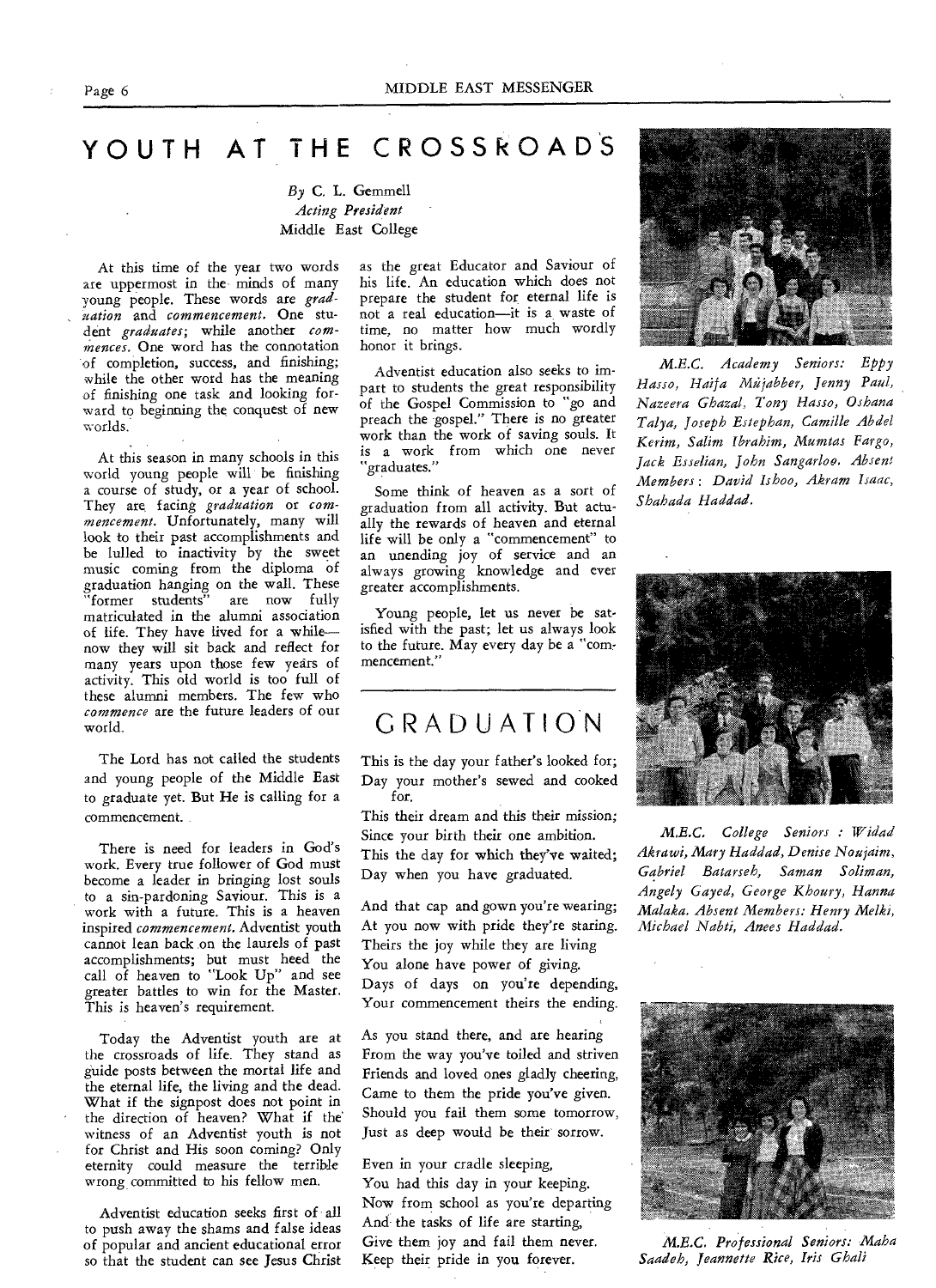# HERE ANd THERE

\* On February 24 the Lebanon-Syria Dorcas Federation met on the College campus. The afternoon was spent in demonstrations of bread-making and also gluten preparation. In the evening there was a Dorcas supper and a sale of handwork in the Middle East Press building. The program concluded at the College with several motion pictures.

\* The Master Guide Club of Middle East College is holding a class in Leadercraft. Brother Anees Haddad is the teacher and the class members are learning many important facts concerning leadership. We are looking forward to a large group of trained leaders in the field.

\* The latest arrival on the College campus is a new panel truck. This purchase of a new truck .will add a great deal to the dispatch of business in the different work departments.

The three graduating classes the year 1957 were recently organized and the officers and students are as follows :

*College Seniors:* 

George Khoury, President Widad Akrawi, Secretary Saman Soliman, Pastor Anees Haddad Angely Gayed Gabriel Batarseh Hanna Malaka Henry Melki Denise Noujaim /Michael Nabti Mary Haddad K. L. Vine, Class Sponsor

*Professional Seniors* 

Maha Saadeh, President Iris Ghali Jeanette Rice Miss Shahin Ouzounian, Class Sponsor

*Academy Seniors:* 

Camille Abdel *Kerim,* President Haifa Mujabber, Secretary John Sangarloo Nazeera Ghazal David Ishoo Eppy Hasso Joseph Estephan Tony Hasso Oshana Talya Akram Isaac Jack Esselian Salim Ibrahim Mumtas Fargo Jenny Paul Shahada Haddad M. Nabti, Class Sponsor

\* The Spring Y.P.M.V. Week of Prayer was held at the College April 5 - 12 with Elder A. G. Zytkoskee, Division M.V. Secretary, as the guest speaker. We pray that many will be led to take their stand for the Lord as a result of these inspirational meetings.

\* Two Senior Ministerial students, Angely Gayed and Samaan Soliman, conducted the Spring Week of Prayer at the Arabic Elementary School. This practical experience will give them a wider vision for greater service in the Lord's vineyard.

\* Congratulations and best wishes to Mr. and Mrs. Tanios Issa who received a small daughter, Wadiah, into their home on February 5.

\* Mr. Ibrahim Swaidan, translator in the division office, is working on several projects for literature in Arabic among which is a set of Bible textbooks for use in the elementary schools throughout the division.

\* The Division was happy to have as its guest from March 29 to May 6, Elder J. E. Edwards, Associate Secretary of the Home Missionary Department of the General Conference. Elder Edwards held Laymen's Institutes and other meetings in Lebanon, Iraq, Jordan, Egypt, Iran, and Turkey and we are sure our believers and workers were inspired and encouraged to labor more effectively in Home Missionary activities.

\* Due to the lifting of travel restrictions in certain parts of the Middle East, it has been possible for those who were evacuated to Beirut to return to their respective homes. On April 17 Mrs. Neal C. Wilson and children left for their home in Cairo.

\* Elder James E. Chase, Associate Secretary of the Radio Department of the General Conference stopped for a few hours in Beirut enroute to the United States from the Far East. He appreciated his visit to the Middle East College campus and was especially interested in the radio studio.

\* Congratulations to Mr. and Mrs. C. L. Gemmell on the birth of a son, David Paul, in Florida on May 3.

### EAST MEDITERRANEAN UNION

\* R. H. Hartwell, the Union President, recently visited Turkey, Jordan, Iraq, Kuwait, and Cyprus.

\* The Acting Union Treasurer, Brother A. J. Jones, also recently visited Turkey and Jordan and Iraq where he audited the books of the *missions.* 

\* The *Hope* campaign held in Iraq, Jordan, and Lebanon during the month of February was quite successful. A number of individuals took subscriptions for one hundred of their friends, several others became responsible for fifty subscriptions, and many paid for twenty-five subscriptions. It is hoped that any who have not done so will quickly join in this very commendable

endeavor. There are many who would read the *Hope* magazine if it were made available to them.

### **CYPRUS**

\* Elder D. A. Christoforides, newly elected President of the Cyprus Mission, has now arrived in Cyprus from Athens. This is good news to our believers on the island.

### IRAQ

\* A gift of ID 2000.000 was received from the American Community in Baghdad and will be used in purchasing an elevator for Dar Es Salaam Hospital.

\* On March 15, 1957, in the Dar Es Salaam Hospital a baby son, Nils Erik, was born to Brother and Sister Sven Sjoberg. Our congratulations to the happy parents.

\* A free clinic program three times a week is now in operation at the hospital.

\* The hospital staff welcomes Mr. and Mrs. Theo Williams and young son, Christopher Dale, to Baghdad. Brother Williams has now taken over his duties in the hospital as X-ray and Laboratory technician.

\* Pastor Behnam Arshat, the newly elected Iraq Mission President, has now taken up residence in Baghdad. The Mission headquarters is also located in the building where he is living.

\* Permits for Ingathering have been secured in some places and a very successful beginning has been made. R. H. Hartwell, C. C. Crider, and the local Mission officers assisted Salim Majeed in Basrah.

\* The Iraq Mission is happy for the news that soon there will be a Bible teacher and chaplain for the Dar Es Salaam Hospital. Elder Wayne E. Olson has been appointed and plans are being made for him to take up his duties soon.

\* Congratulations to Salim and Alice Majeed who welcomed a baby son into their family in February. His name in English is *Restorer.* 

### JORDAN

Chafic Srour, President of the Jordan Mission, has visited nearly every member in Jordan and is now holding a series of meetings in El Husn. The meetings have been very well attended with from one hundred to three hundred persons present and a rich harvest of souls is expected. Successful meetings are also being held in Mafrac. Pastor Srour is being assisted by Brother Mousa Kerkanney and teachers from El Husn school.

• Mousa Kerkanney reports five persons preparing for baptism in El Husn.